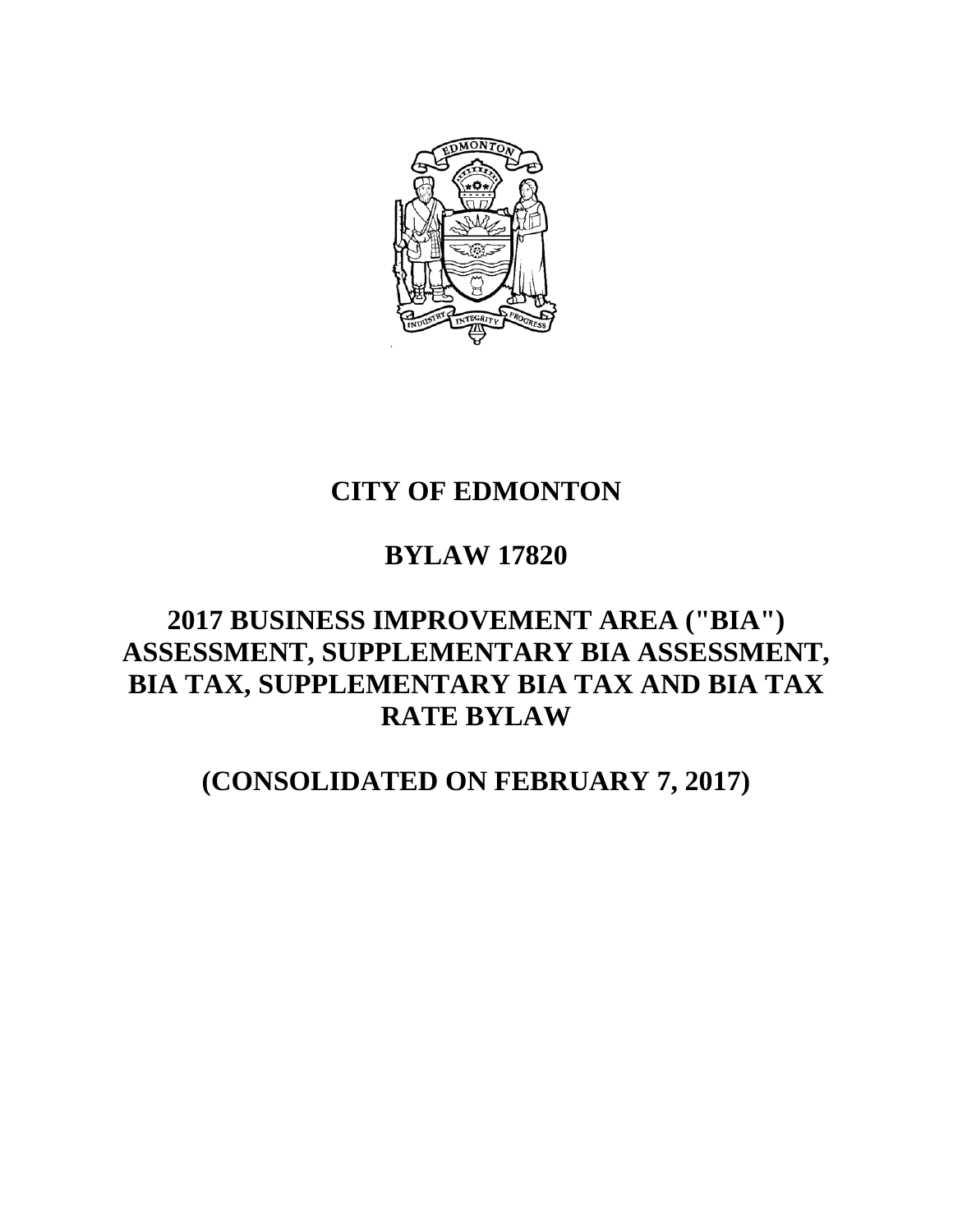#### **THE CITY OF EDMONTON**

#### **BYLAW 17820**

#### **2017 BUSINESS IMPROVEMENT AREA ("BIA") ASSESSMENT, SUPPLEMENTARY BIA ASSESSMENT, BIA TAX, SUPPLEMENTARY BIA TAX AND BIA TAX RATE BYLAW**

**Whereas**, pursuant to sections 377 and 379 of the *Municipal Government Act*, RSA 2000, c M-26 as amended and section 20 of the *Business Improvement Area Regulation*, Alta Reg 93/2016, as amended, City Council may pass bylaws dealing with business improvement area tax and assessment;

And Whereas, pursuant to the *Municipal Government Act* and the *Business Improvement Area Regulation*, Council has established the 124 Street and Area, Alberta Avenue, Beverly, Chinatown and Area, Downtown, Fort Road and Area, Inglewood, Kingsway, North Edge, Northwest Industrial, Old Strathcona, Stony Plain Road and Area, and French Quarter and Area business improvement areas;

And Whereas, pursuant to section 20(1) of Alta Reg 93/2016, Council must pass a business improvement area tax bylaw;

And Whereas, pursuant to section 20(6) of Alta Reg 93/2016, a business improvement area tax bylaw may establish maximum and minimum amounts to be paid under it;

And Whereas, pursuant to section 21(1) of Alta Reg 93/2016, each Council that has passed a business improvement area tax bylaw must pass a business improvement area tax rate bylaw annually;

And Whereas, pursuant to section 21(3) of Alta Reg 93/2016, the business improvement area tax rate for a business improvement area must be sufficient to raise the amount that the board is to receive from the municipality for the board's approved budget; And Whereas, pursuant to section 22 of Alta Reg 93/2016, Part 10, Division 3 of the *Municipal Government Act* applies with necessary modifications to business improvement area tax.

Edmonton City Council enacts: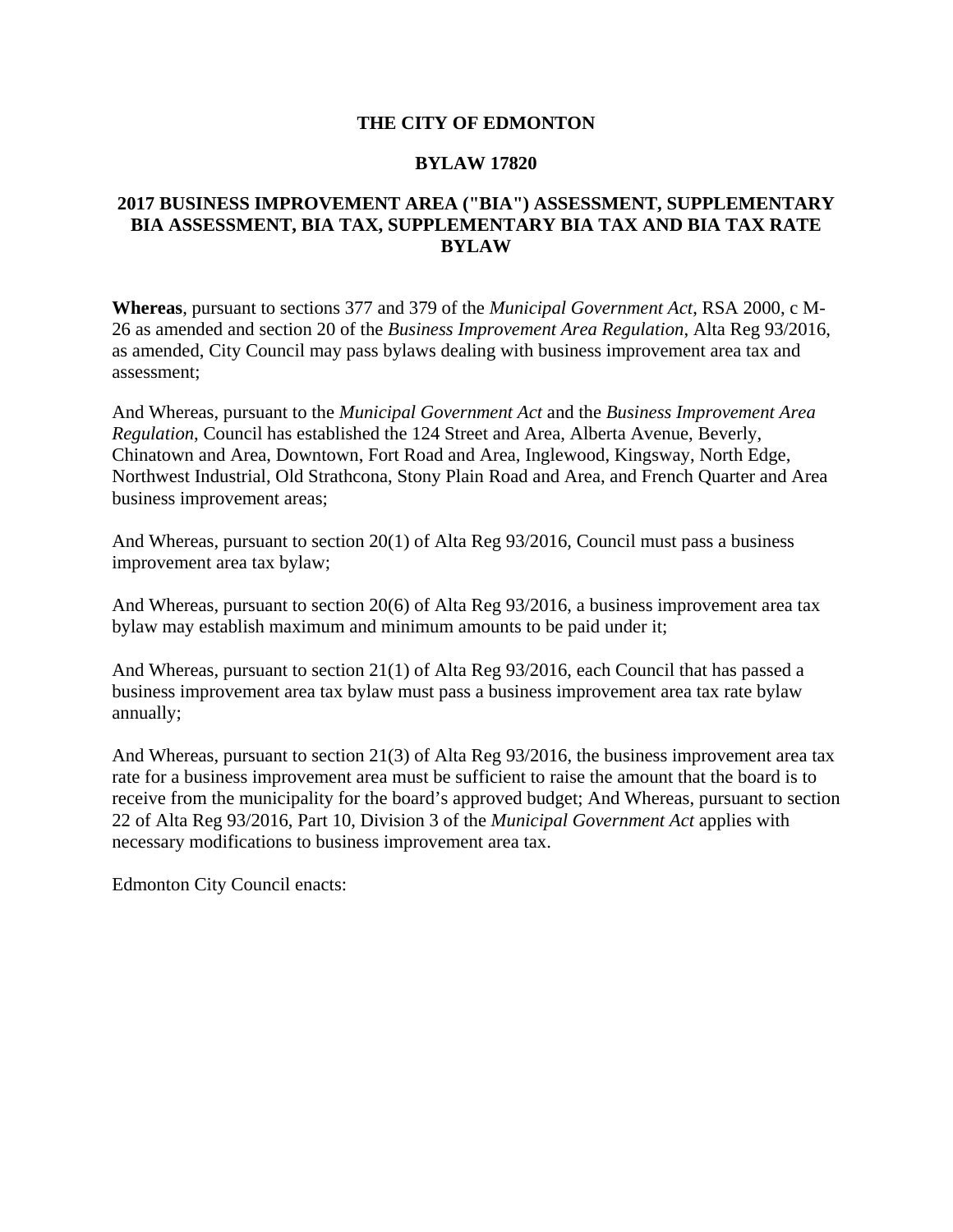### **PART I - PURPOSE, DEFINITIONS AND INTERPRETATION**

| <b>PURPOSE</b>     | $\mathbf{1}$   | The purpose of this bylaw is to provide for the annual and<br>supplementary assessment and taxation of businesses operating<br>within business improvement areas and to set the business<br>improvement area tax rates in the City of Edmonton for the 2017<br>taxation year. In the past this bylaw referred to business<br>revitalization zones. |                                                                                                                                                                                                                                           |                                                                                                                                                           |  |  |
|--------------------|----------------|----------------------------------------------------------------------------------------------------------------------------------------------------------------------------------------------------------------------------------------------------------------------------------------------------------------------------------------------------|-------------------------------------------------------------------------------------------------------------------------------------------------------------------------------------------------------------------------------------------|-----------------------------------------------------------------------------------------------------------------------------------------------------------|--|--|
| <b>DEFINITIONS</b> | $\overline{2}$ |                                                                                                                                                                                                                                                                                                                                                    | In this bylaw, unless the context otherwise requires:                                                                                                                                                                                     |                                                                                                                                                           |  |  |
|                    |                | (a)                                                                                                                                                                                                                                                                                                                                                | "Act" means Municipal Government Act, RSA 2000, c M-<br>26, as amended;<br>"Assessor" means;                                                                                                                                              |                                                                                                                                                           |  |  |
|                    |                | (b)                                                                                                                                                                                                                                                                                                                                                |                                                                                                                                                                                                                                           |                                                                                                                                                           |  |  |
|                    |                |                                                                                                                                                                                                                                                                                                                                                    | (i)                                                                                                                                                                                                                                       | a person designated by the Minister, or                                                                                                                   |  |  |
|                    |                |                                                                                                                                                                                                                                                                                                                                                    | (ii)                                                                                                                                                                                                                                      | a person appointed by a municipality to the position<br>of designated officer;                                                                            |  |  |
|                    |                |                                                                                                                                                                                                                                                                                                                                                    | to carry out the duties and responsibilities of an Assessor<br>under the Act, and includes any person whom these duties<br>and responsibilities are delegated by the person referred to<br>in subsection $(b)(i)$ or $b(ii)$ .            |                                                                                                                                                           |  |  |
|                    |                | (c)                                                                                                                                                                                                                                                                                                                                                |                                                                                                                                                                                                                                           | "Business" means;                                                                                                                                         |  |  |
|                    |                |                                                                                                                                                                                                                                                                                                                                                    | (i)                                                                                                                                                                                                                                       | a commercial, merchandizing or industrial activity<br>or undertaking,                                                                                     |  |  |
|                    |                |                                                                                                                                                                                                                                                                                                                                                    | (ii)                                                                                                                                                                                                                                      | a profession, trade, occupation, calling or<br>employment, or                                                                                             |  |  |
|                    |                |                                                                                                                                                                                                                                                                                                                                                    | (iii)                                                                                                                                                                                                                                     | an activity providing goods or services, whether or<br>not for profit and however organized or formed<br>including a co-operative association of persons. |  |  |
|                    |                | (d)                                                                                                                                                                                                                                                                                                                                                | "City" means the Municipal Corporation of the City of<br>Edmonton;                                                                                                                                                                        |                                                                                                                                                           |  |  |
|                    |                | (e)                                                                                                                                                                                                                                                                                                                                                | Edmonton;                                                                                                                                                                                                                                 | "Council" means the Municipal Council of the City of                                                                                                      |  |  |
|                    |                | (f)                                                                                                                                                                                                                                                                                                                                                | "Net Annual Rental Value" means the value determined<br>by the Assessor, through analysis of market information, to<br>represent the typical rental value of the Premises, exclusive<br>of customary operating costs and occupancy costs; |                                                                                                                                                           |  |  |
|                    |                | (g)                                                                                                                                                                                                                                                                                                                                                |                                                                                                                                                                                                                                           | "Person" means a natural or legal person and also includes                                                                                                |  |  |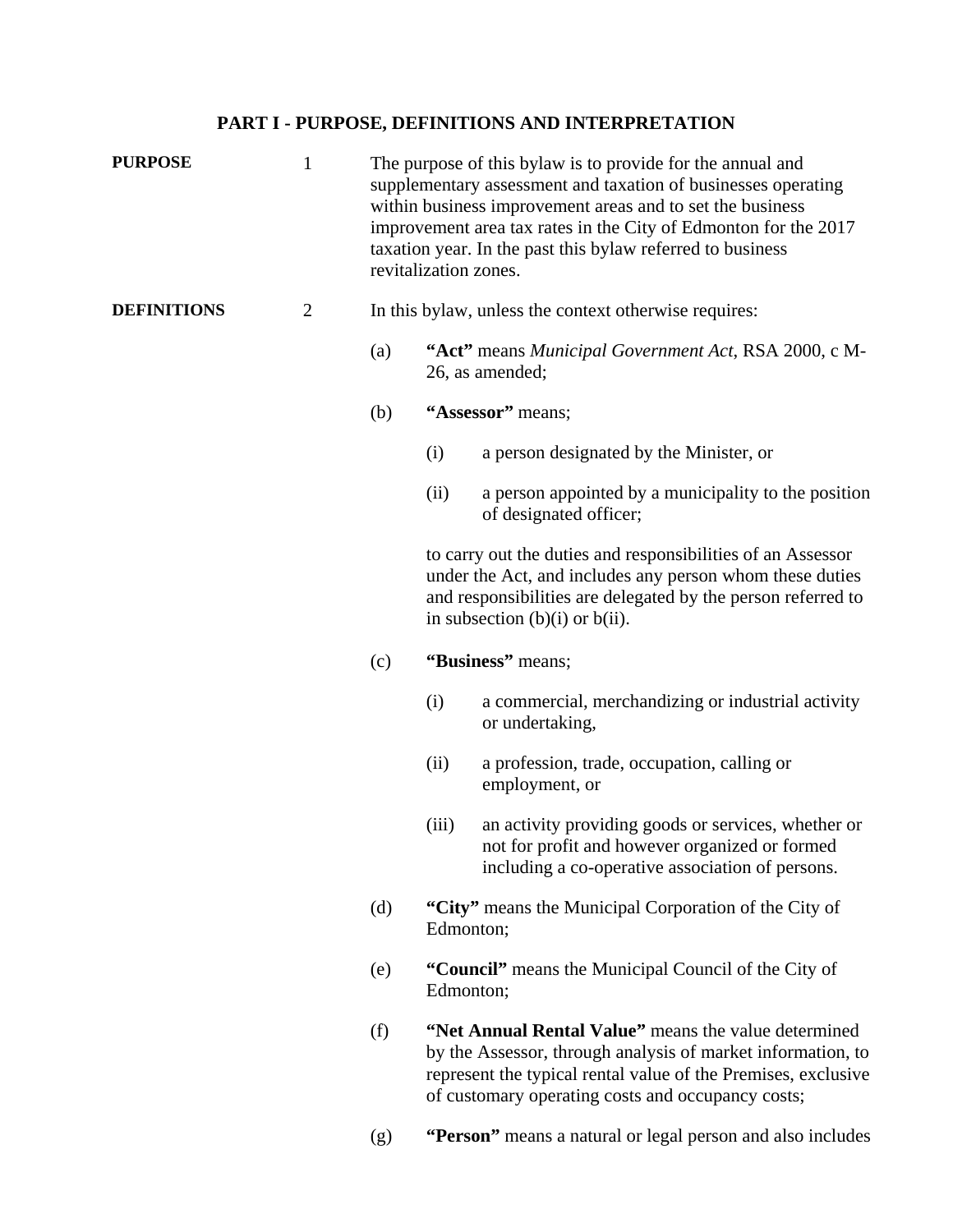an individual, partnership, association, organization, cooperative, corporation, trustee, executor, administrator or legal representative;

#### (h) **"Premises"** means;

- (i) land and building on the land;
- (ii) a building or part of a building, or
- (iii) a store, office, warehouse, factory, building, enclosure, yard or any space

occupied or used for the purpose of a Business within the municipal boundaries of the City of Edmonton.

#### **RULES FOR INTERPRETATION**  3 The marginal notes and headings in this bylaw are for reference purposes only.

#### **PART II - ASSESSMENT**

- **ASSESSMENT** 4 (1) Every Business operating in and/or from a Premise will be assessed by an Assessor for the purpose of imposing a business improvement area tax, except for any Business located in a business improvement area that is exempt from taxation under this bylaw.
	- (2) Businesses within a business improvement area will be grouped in accordance with Schedule "A", which is attached to and forms part of this bylaw.
	- (3) Assessment of Business within a business improvement area will be prepared pursuant to section 374(1)(b) of the Act based on one of the following methods:
		- (i) Business improvement area Group I: One Hundred percent (100%) of the Net Annual Rental Value of the Premises occupied or used for Business purposes by the Group I Businesses, or
		- (ii) Business improvement area Group II: Six percent (6%) of the assessments prepared for the 2017 taxation year under Part 9 of the Act, for the premises occupied for the purposes of the Business by Group II Businesses.
	- 5 (1) The Assessor will each year prepare a business improvement area assessment roll for the purpose of generating a business improvement area tax roll for the current year; and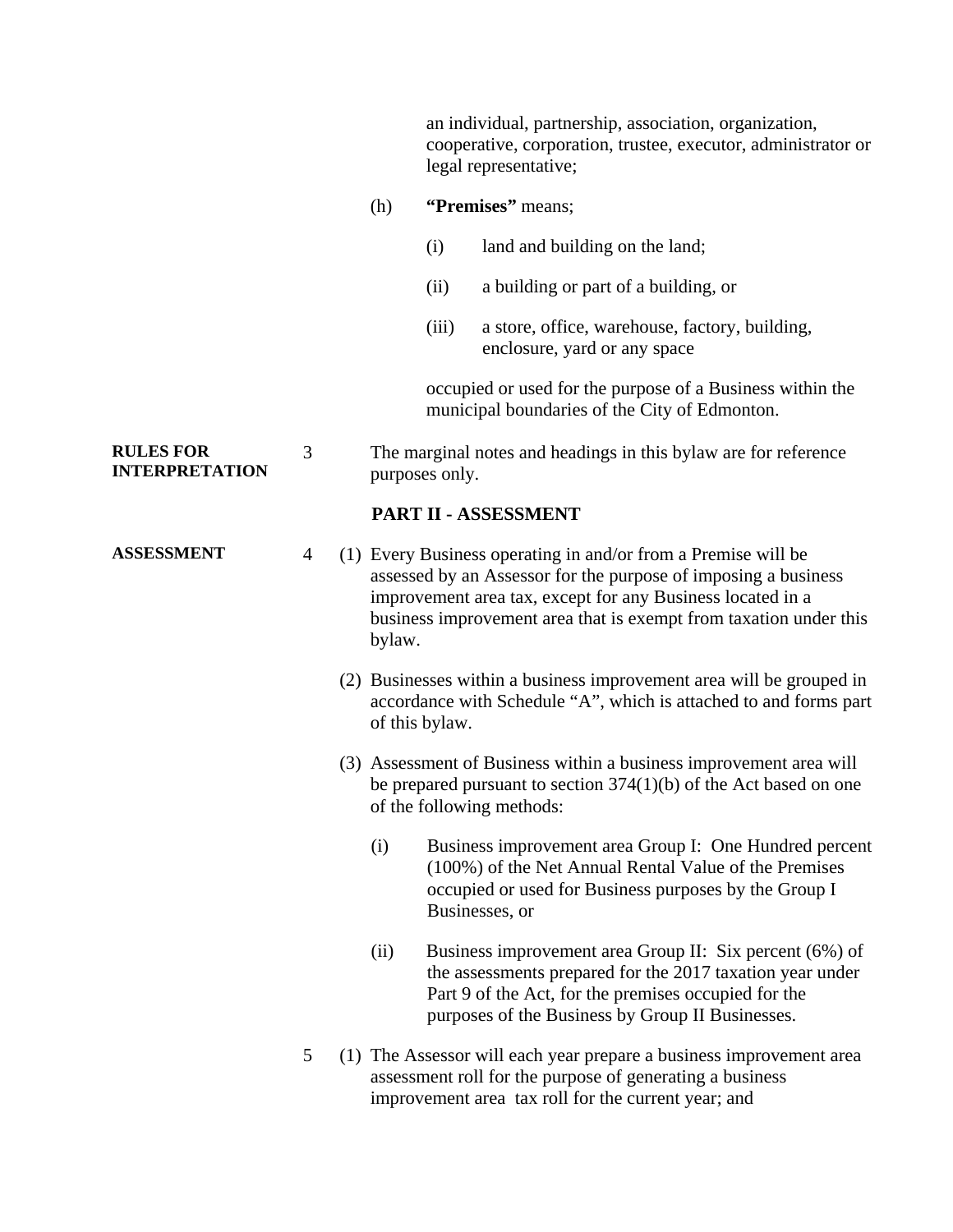- (2) In each year, the Assessor will enter on the business improvement area assessment roll the name of every Person operating a Business in a Premises, together with the name of the assessed Business and the business improvement area assessment.
- 6 When the business improvement area assessment roll has been prepared, the City will mail to every Person whose name appears on the roll an assessment notice containing the information shown on the roll, which pertains to that Person.
- 7 (1) After giving reasonable notice to a Business, the Assessor may at any reasonable time, for the purpose of preparing the business improvement area assessment:
	- (a) enter and inspect the Business Premises,
	- (b) request anything to be produced to assist the Assessor in preparing the assessment or determining if the Business within the business improvement area is to be assessed,
	- (c) make copies of anything necessary to the inspection.
	- (2) When carrying out the duties under subsection (1), an Assessor will provide identification on request.
- 8 (1) A Person must provide, on request of the Assessor, information necessary for the Assessor to prepare a business improvement area assessment or determine if a Business within the business improvement area is to be assessed.
	- (2) The provisions of section 296 of the Act apply with all necessary modifications as if it were set out in this bylaw.
- 9 When the lessee, who is subject to a business improvement area assessment in respect of any leased Premises, sublets the whole or part of the Premises, the Assessor may assess either the lessee or the sub-lessee to pay the taxes in respect of the whole or part of the Premises.

#### **PART III - SUPPLEMENTARY BUSINESS IMPROVEMENT AREA ASSESSMENT**

| <b>SUPPLEMENTARY</b><br>BUSINESS<br><b>IMPROVEMENT</b> | 10 | A supplementary business improvement area assessment will be<br>prepared:                                                                                                       |  |  |
|--------------------------------------------------------|----|---------------------------------------------------------------------------------------------------------------------------------------------------------------------------------|--|--|
| AREA ASSESSMENT                                        |    | for each Business that operates for a temporary period<br>(a)<br>within a business improvement area and whose name is not<br>entered on the business improvement area tax roll; |  |  |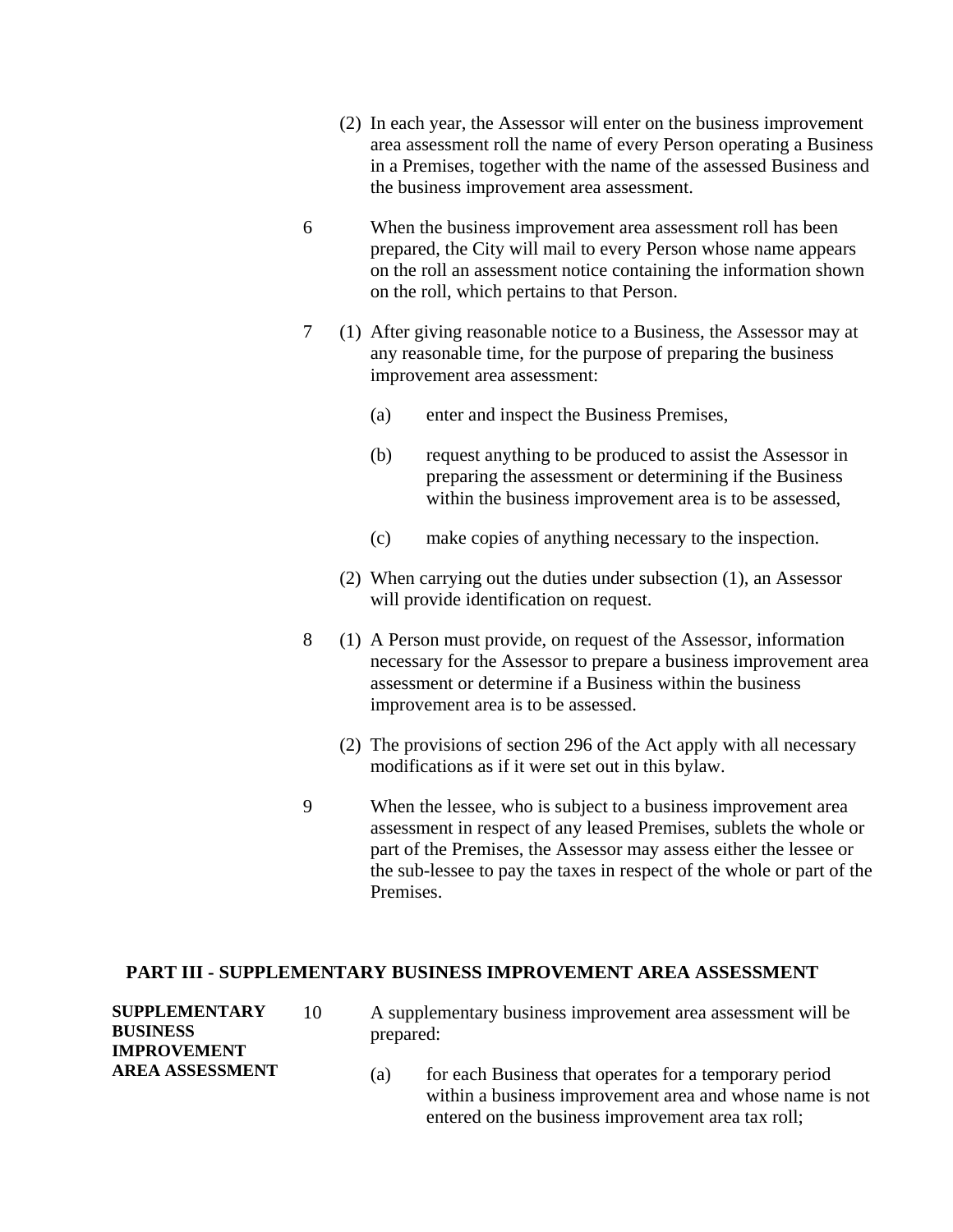- (b) for each Business that moves into new Premises or opens new Premises or branches of an existing Business within a business improvement area, although the Business' name is entered on the business improvement area tax roll;
- (c) for each Business that begins operating within a business improvement area and whose name is not entered on the business improvement area tax roll; and
- (d) for each Business that increases the storage capacity or floor space of the Premises occupied for the purpose of a Business within a business improvement area after the business improvement area tax roll has been prepared.

#### **PART IV - BUSINESS IMPROVEMENT AREA TAX**

**IMPOSITION** 11 A business improvement area tax is imposed on all taxable businesses operating within each of the following business improvement areas;

- (a) 124 Street and Area;
- (b) Alberta Avenue;
- (c) Beverly;
- (d) Chinatown and Area;
- (e) Downtown;
- (f) Fort Road and Area;
- (g) French Quarter and Area;
- (h) Inglewood;
- (i) Kingsway;
- (j) North Edge;
- (k) Northwest Industrial;
- (l) Old Strathcona; and
- (m) Stony Plain Road and Area.
- 12 The tax imposed by the City under this bylaw must be paid by the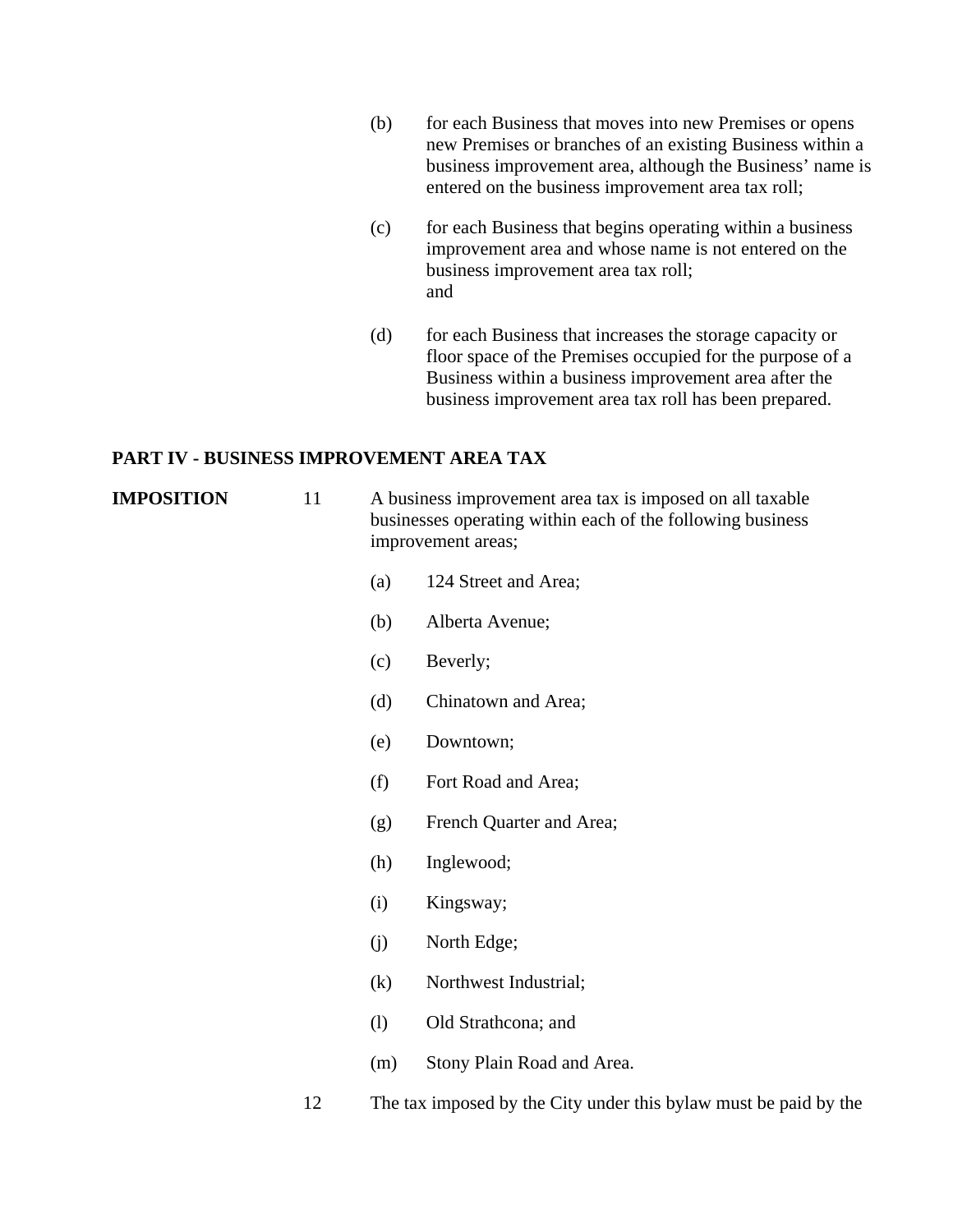Person who operates the business.

- 13 A business improvement area tax roll will be prepared in accordance with the Act.
- 14 The City will mail or deliver a tax bill to each Person liable for business improvement area taxes, which shows the assessed value of the Business Premises within the business improvement area and the amount of business improvement area tax payable.
- 15 When a lessee, who is liable to pay the tax in respect of any leased Premises, sublets the whole or part of the Premises, the City may require the lessee or the sub-lease to pay the business improvement area tax in respect of the whole or part of the Premises.
- 16 Business improvement area taxes imposed pursuant to this bylaw are due and payable on March 31, 2017.

#### **PART V - BUSINESS IMPROVEMENT AREA TAX RATE**

- **TAX RATE** 17 Subject to the minimum and maximum amounts payable under section 18, the amount of the business improvement area tax to be imposed on a Business is calculated by multiplying the business improvement area assessment, as shown on the business improvement area assessment roll, by the rates set out in Schedule B.
	- 18 There will be no minimum and/or maximum tax amounts to be required by any Person or Business assessed, except for the exceptions listed in Schedule C.
	- 19 All Persons and Businesses assessed and located in the following area of Old Strathcona business improvement area are exempt from the 2017 business improvement area Tax:

 Originating at the intersection of 79 Avenue and 100 Street, south along 100 Street to the southeast corner of the lot located west of the intersection of 75 Avenue and 100 Street (Legal description: Plan 0520934 Block 2 Lot 1), continuing west along the southern boundary of this lot to the southwest corner of this lot, north along the western boundary of this lot to the southern boundary of the block with the legal description: Plan 8022223 Block 1, continuing north-westerly along the southern boundary of this Block 1 to the southeast corner of the lot legally described as: Plan 1584HW Block S Lot F, continuing north-westerly along the southern boundary of this lot to Gateway Boulevard, then north along Gateway Boulevard to the south/west corner of Plan 0521161 Block L Lot 3, east along the southern boundary of this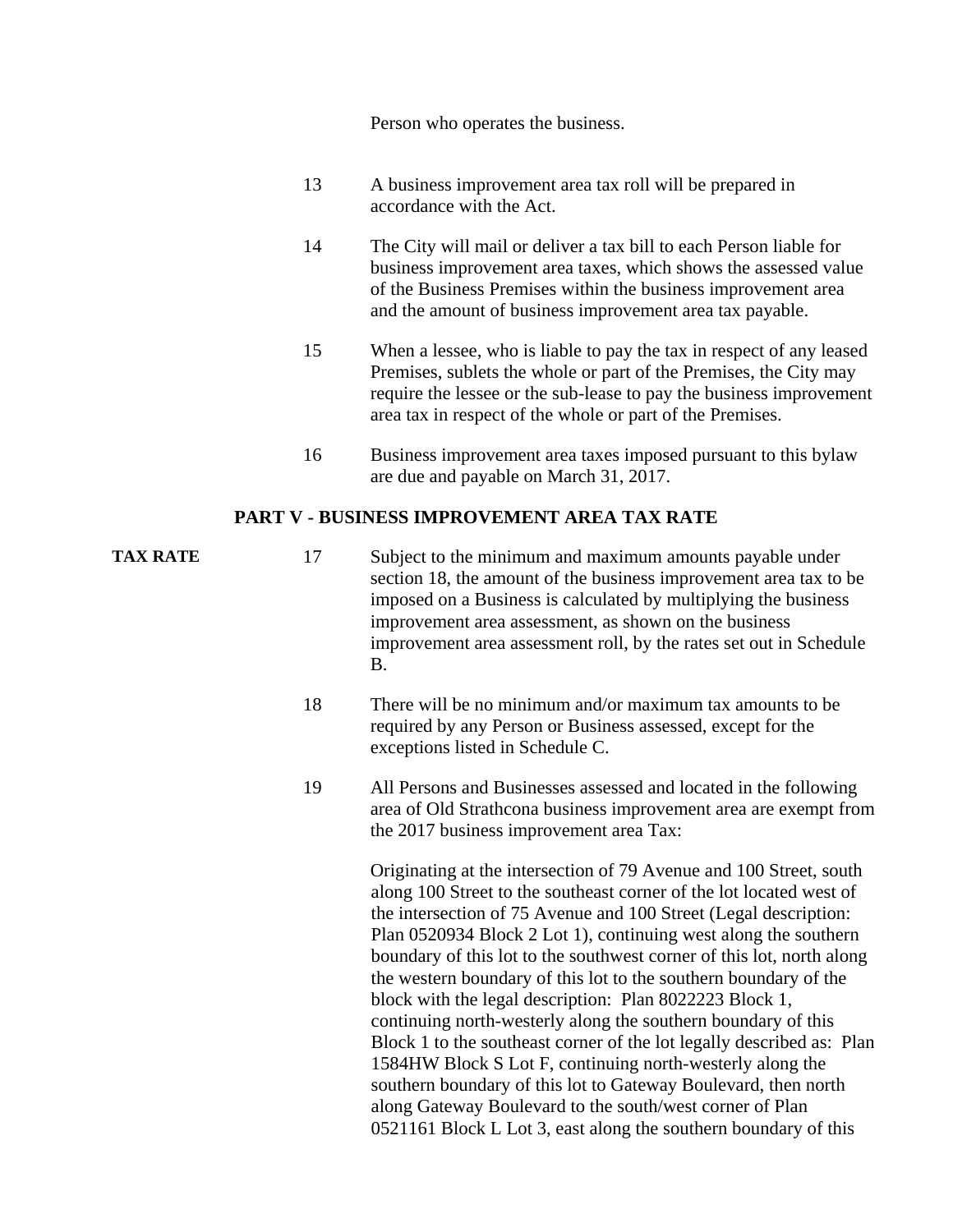lot and continuing east along the southern boundary of Plan I Block L to the south/east corner of this Block L, then north along the eastern boundary of this same Block L to 79 Avenue, then east along 79 Avenue to the intersection of 79 Avenue and 100 Street.

#### **PART VI - PROCEDURE FOR PRO-RATING AND REBATING BUSINESS IMPROVEMENT AREA TAX**

#### **PROCEDURE FOR PRO-RATING AND REBATING**

**BUSINESS IMPROVEMENT AREA TAX** 

- 20 (1) When a Person operates a Business within the business improvement area in the municipal boundaries of the City:
	- (a) If the Business is operated in a business improvement area every month during the year, the Person is liable for payment of the full annual business improvement area tax in respect of that Business, but
	- (b) If the Person does not carry on the Business within a business improvement area during every month of the year, the Person is only liable for the payment of that part of the full annual business improvement area tax in respect of that Business in proportion to the number of months of the year during which the Business is carried on. A portion of the month is considered to be a full month.
	- (2) Notwithstanding subsection (1), where a Person carries on a Business for a whole or any part of one or more days in the year, but not exceeding a total of thirty (30) days in the year, the Person is not liable for the payment of the business improvement area tax in respect of that business for the year.
- 21 Where an overpayment of business improvement area tax exists, subject to section 352 of the Act, the overpayment plus accumulated interest will be refunded to the Person being taxed, upon the written request from the Person being taxed.

#### **PART VII - SUPPLEMENTARY BUSINESS IMPROVEMENT AREA TAX**

**SUPPLEMENTARY BUSINESS IMPROVEMENT AREA TAX**  22 A supplementary business improvement area tax shall be levied upon any Person who is subject to a supplementary business improvement area assessment prepared in accordance with section 10 of this bylaw.

- 23 A supplementary business improvement area tax is due thirty (30) days after the date on which the supplementary tax notice is mailed to the Person being taxed.
- 24 Sections 12, 14, 15, 17, 18, 19, 20, and 21, of this bylaw apply to the imposition of supplementary business improvement area tax.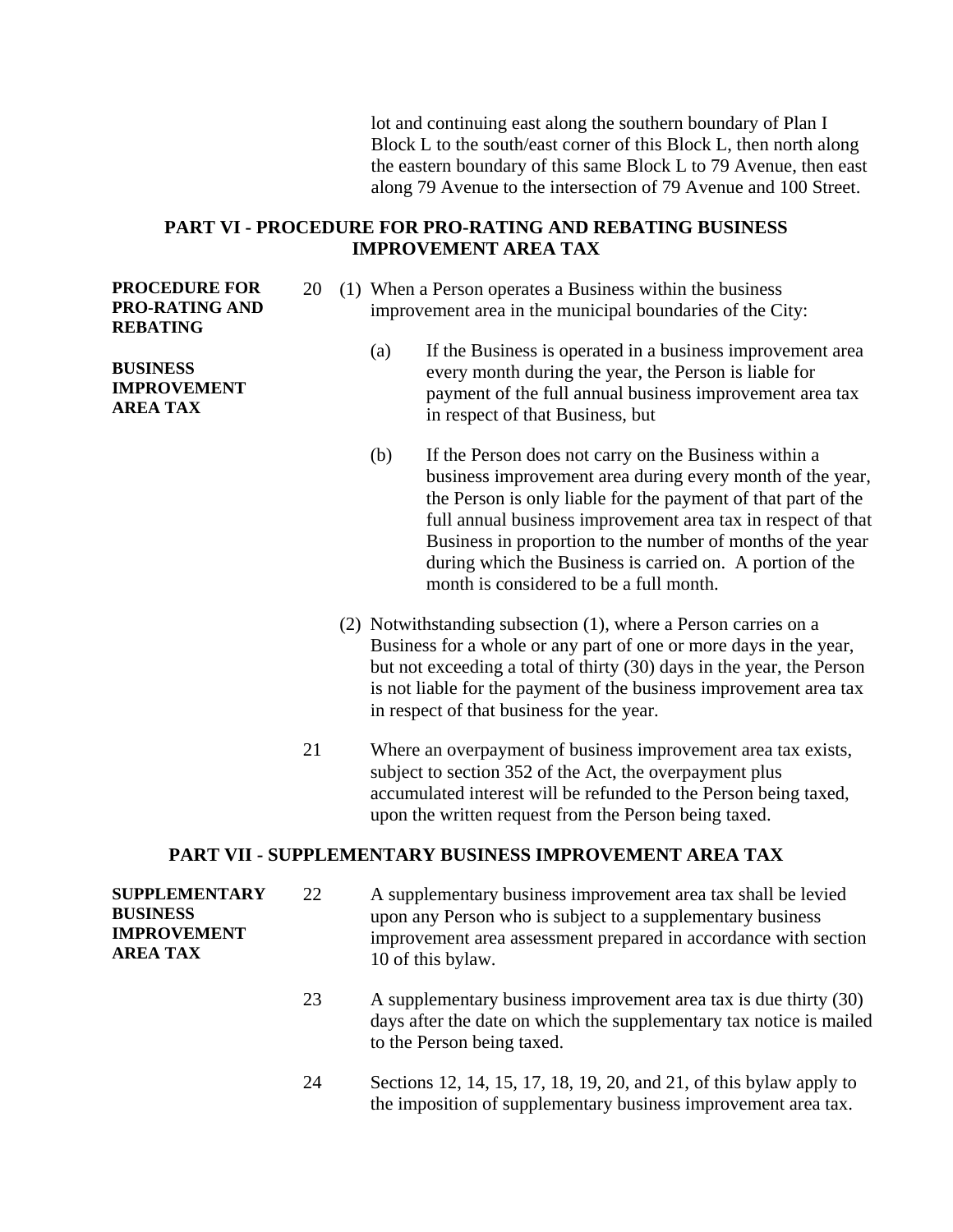25 A supplementary business improvement area tax will be prepared in accordance with section 379 of the Act.

#### **PART VIII - MONTHLY AUTOMATIC PAYMENT PLAN**

| <b>MONTHLY</b>      | 26 | At the option of the Person being taxed, current business      |
|---------------------|----|----------------------------------------------------------------|
| <b>AUTOMATIC</b>    |    | improvement area taxes may be paid in monthly installments by  |
| <b>PAYMENT PLAN</b> |    | automatic bank withdrawal pursuant to Bylaw 12914, as amended. |

#### **PART IX - EXEMPTION**

**EXEMPTION** 27 Business referenced in section 375 of the Act and located in a business improvement area are exempt from business improvement area tax under this bylaw.

#### **PART X - GENERAL**

- **NUMBER AND GENDER REFERENCES**  28 All references in this bylaw may be read with such changes in number and gender as may be appropriate according to whether the reference is to a male or female Person, or a corporation or partnership.
- **EFFECTIVE DATE** 29 This bylaw takes effect beginning on the date on which this bylaw is passed and signed.

(NOTE: Consolidation made under Section 69 of the *Municipal Government Act,* R.S.A. 2000, c.M-26 and Bylaw 16620 Section 16, and printed under the City Manager's authority)

Bylaw 17820, passed by Council January 24, 2017

Amendments

Bylaw 17903, February 7, 2017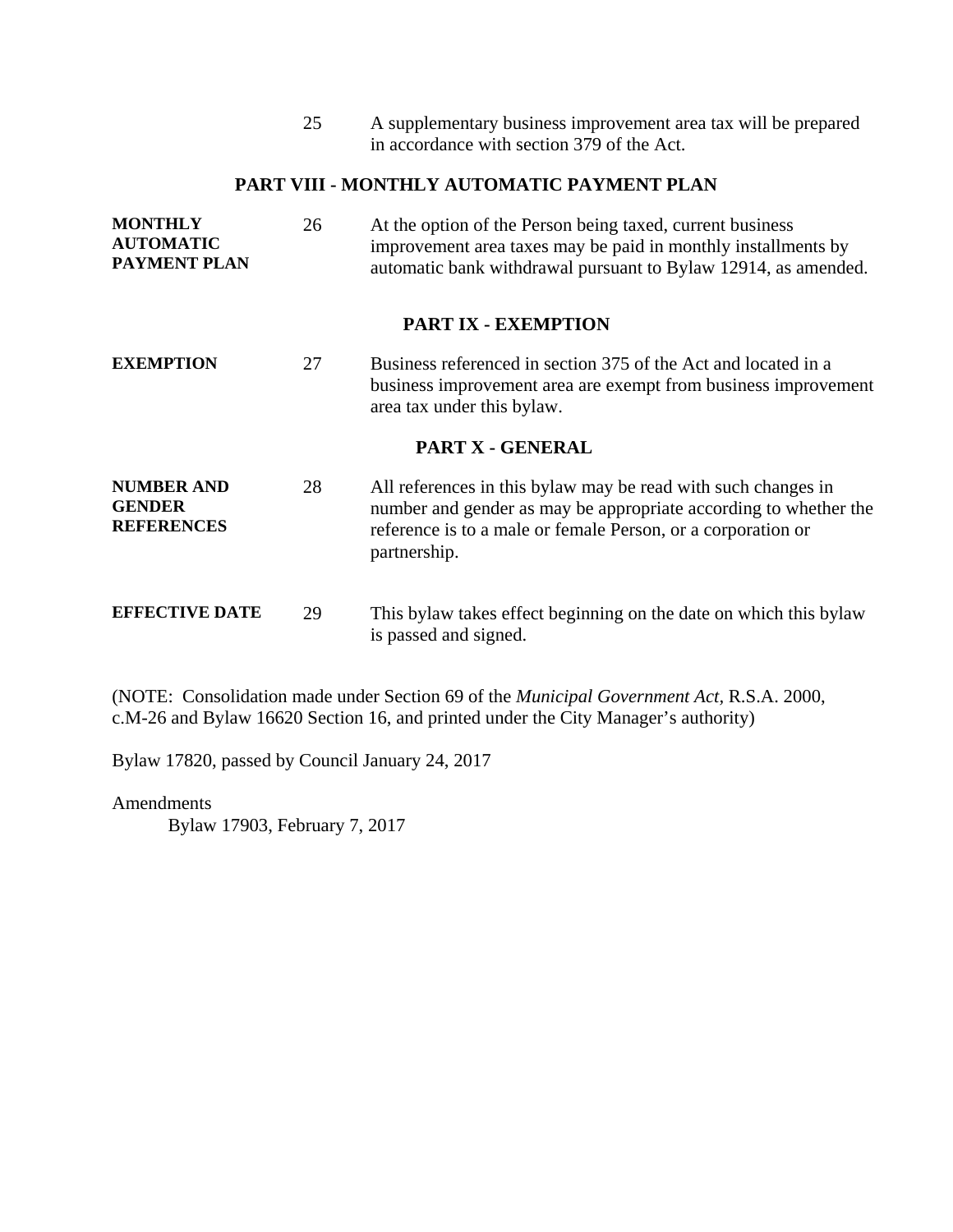### **SCHEDULE A – BYLAW 17820**

Business within a business improvement area shall be divided in to the following groups for the purposes of specifying methods of assessment:

#### Business improvement area Group I

Business improvement area Group I include all Businesses not included in business improvement area Group II.

Business improvement area Group II

Business Group II includes:

- 1. hotels/motels, and
- 2. for profit nursing homes.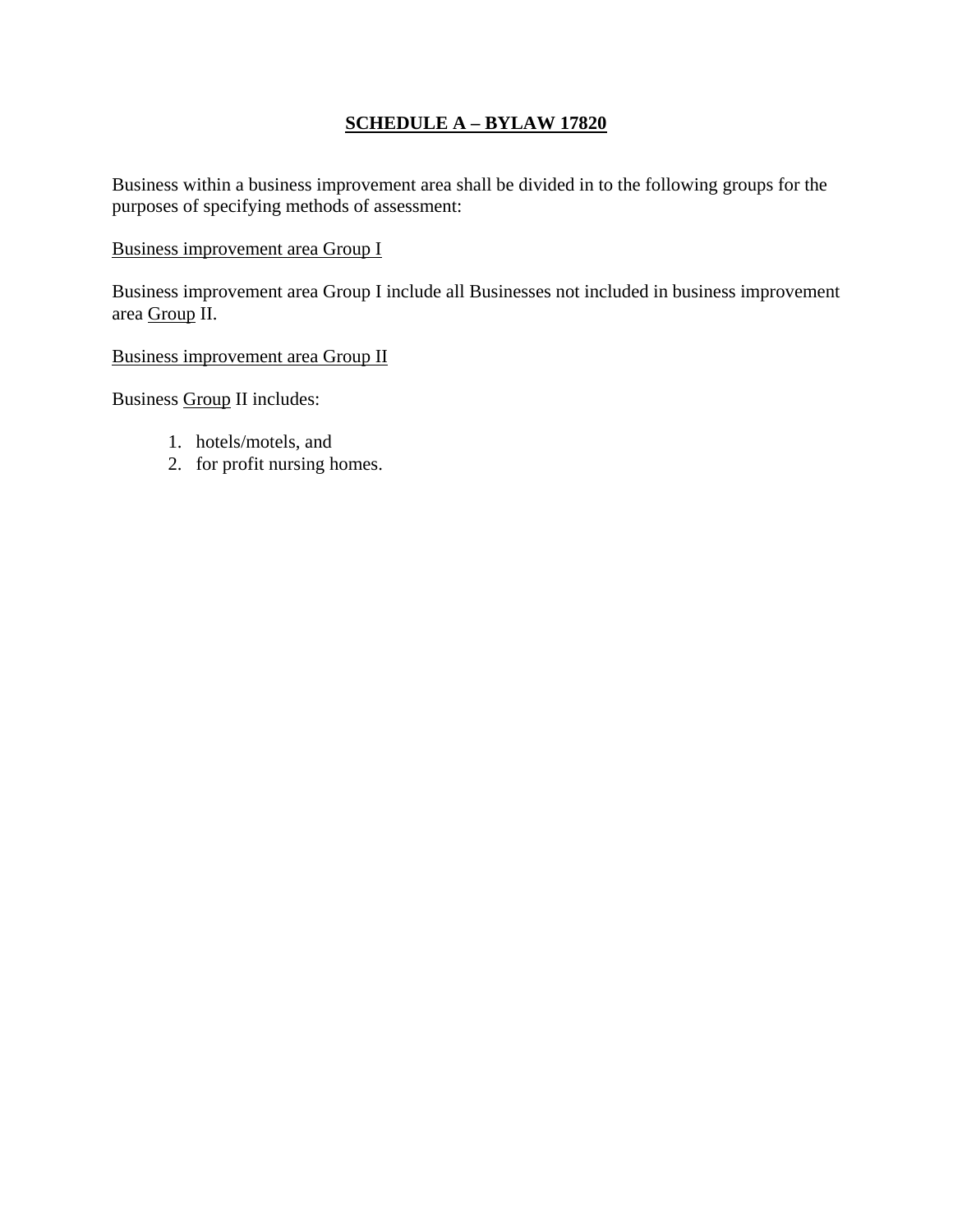### **SCHEDULE B – BYLAW 17820**

### Business improvement area Tax Rates

| (a)                          | 124 Street and Area       | at 2.37353% |
|------------------------------|---------------------------|-------------|
| (b)                          | Alberta Avenue            | at 1.96849% |
| (c)                          | Beverly                   | at 1.93524% |
| (d)                          | Chinatown and Area        | at 1.65753% |
| (e)                          | Downtown                  | at 0.88264% |
| (f)                          | Fort Road and Area        | at 0.94320% |
| (g)                          | French Quarter and Area   | at 2.09711% |
| (h)                          | Inglewood                 | at 2.21122% |
| (i)                          | Kingsway                  | at 0.82018% |
| (j)                          | North Edge                | at 1.01521% |
| (k)                          | Northwest Industrial      | at 0.25322% |
| $\left( \frac{1}{2} \right)$ | Old Strathcona            | at 2.09651% |
| (m)                          | Stony Plain Road and Area | at 1.15630% |